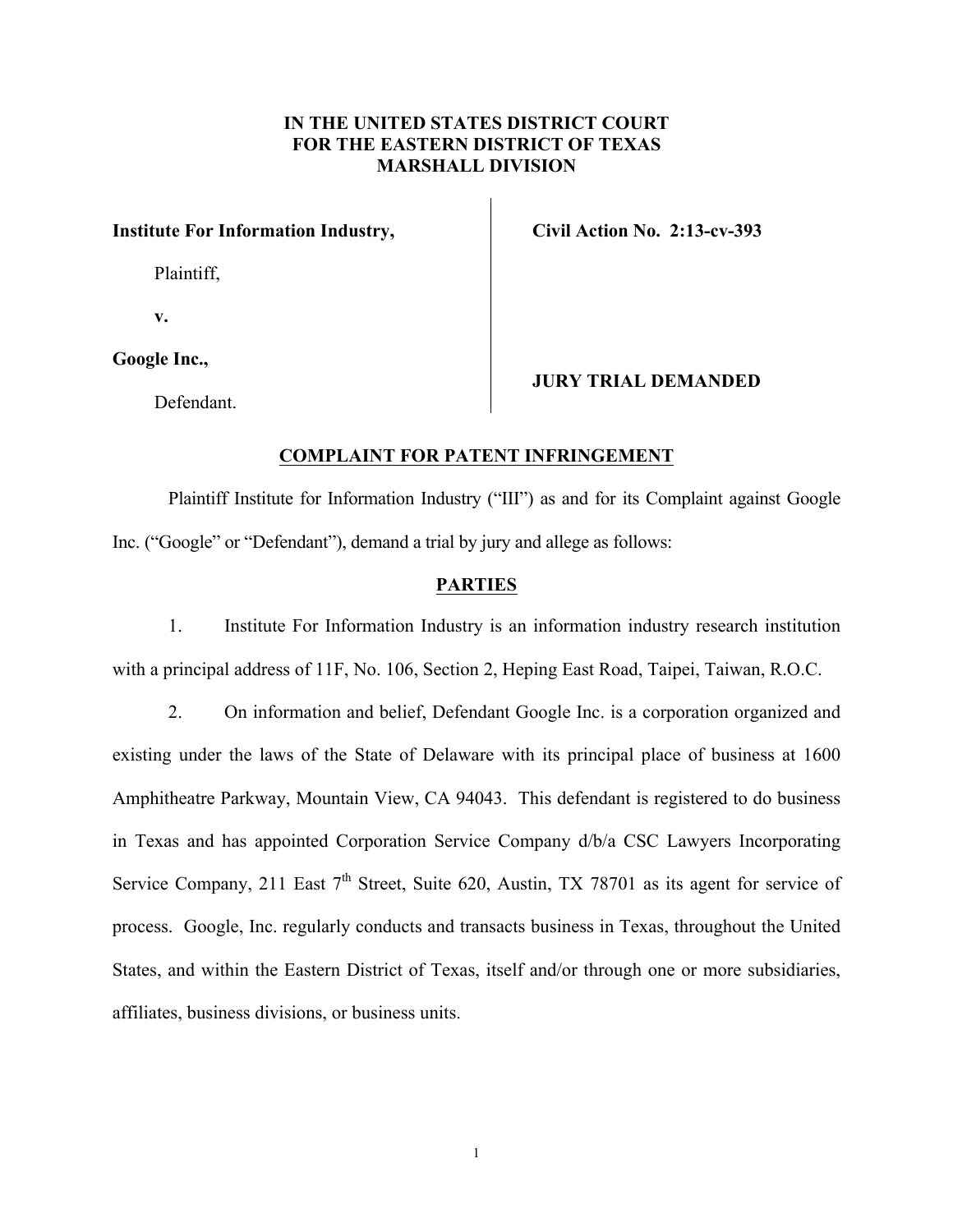#### **JURISDICTION AND VENUE**

3. This action arises under the Patent Laws of the United States, namely, 35 U.S.C. §§ 1 et seq. This Court has exclusive subject matter jurisdiction over this action pursuant to 28 U.S.C. §§ 1331 and 1338(a).

4. Venue is proper in this district under 28 U.S.C. §§ 1391(b)(2) and (c) and/or 1400(b). On information and belief, Google has transacted business in this district, and has committed acts of patent infringement in this district, by the making, using, offering for sell and/or selling products that have a customizable thesaurus, can tolerate erroneous inputs, can perform and process indefinite data, and can retrieve select software components.

5. On information and belief, Google is subject to this Court's general and specific personal jurisdiction because: Google has minimum contacts within the State of Texas and the Eastern District of Texas and, pursuant to due process and/or the Texas Long Arm Statute, Google has purposefully availed itself of the privileges of conducting business in the State of Texas and in the Eastern District of Texas; Google regularly conducts and solicits business within the State of Texas and within the Eastern District of Texas; and III's causes of action arise directly from Google's business contacts and other activities in the State of Texas and in the Eastern District of Texas.

## **COUNT I INFRINGEMENT OF U.S. PATENT NO. 6,845,354**

6. III is the owner of all rights, title and interest to United States Patent No. 6,845,354 ("the '354 Patent") entitled "Information Retrieval System With A Neuro-Fuzzy Structure." The '354 Patent was issued on January 18, 2005 after a full and fair examination by

2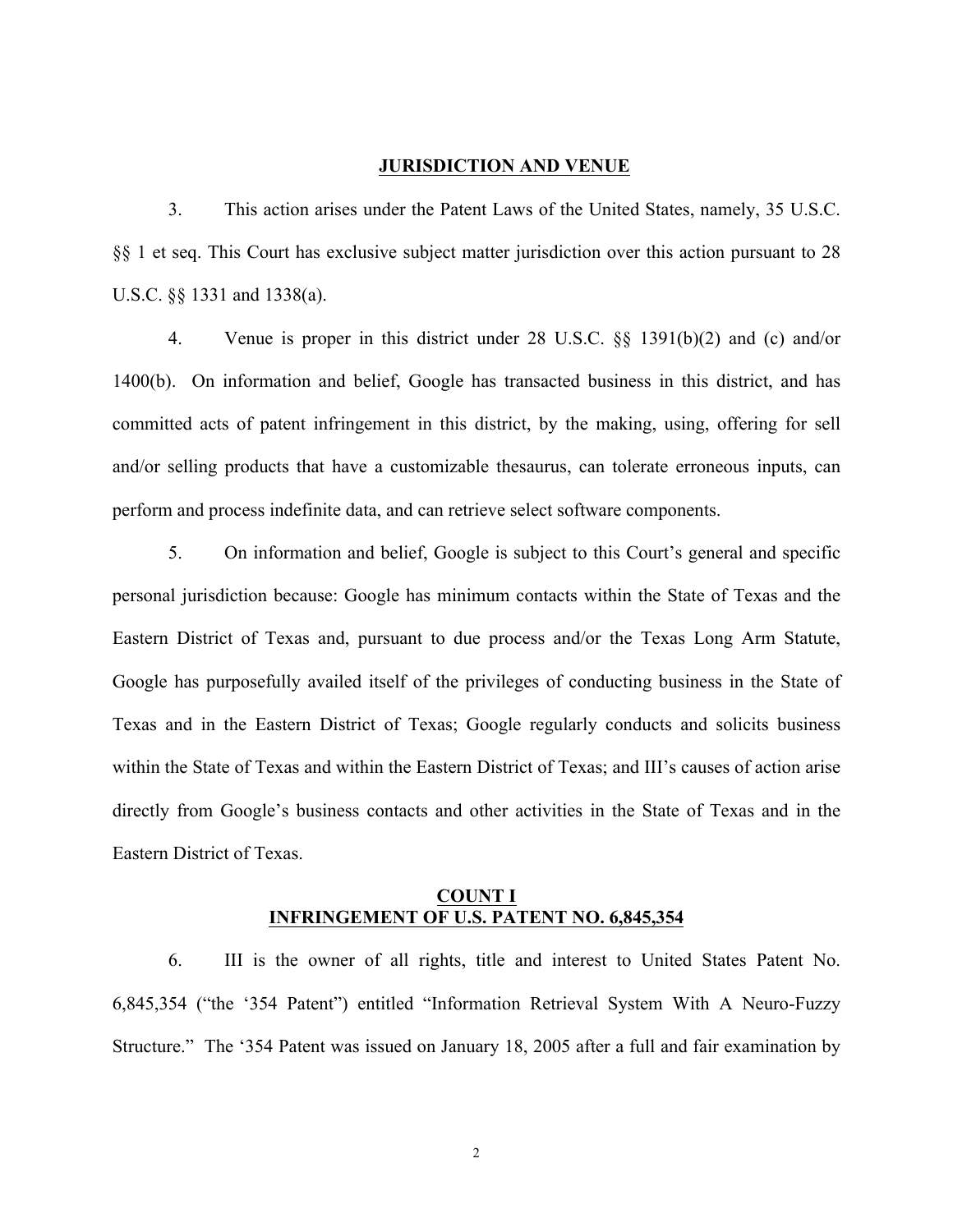the United States Patent and Trademark Office. The application leading to the '354 Patent was filed on September 9, 1999. Attached as Exhibit "A" is a copy of the '354 Patent.

7. The '354 Patent is generally directed to novel, unique and non-obvious intelligent information system capable of having a customizable thesaurus, tolerating erroneous inputs, performing and processing indefinite data, and retrieving software components.

8. On information and belief, Google has been and now is infringing the '354 Patent in the State of Texas, in this judicial district, and elsewhere in the United States by making, using, importing, selling or offering to sell information retrieval systems for finding corresponding information components including Search Systems and/or Services according to the '354 Patent. On information and belief, examples of Google products that infringe the '354 Patent include, but are not limited to, Google Search, Google+Local, and Google Places, which allow for finding corresponding information components with information retrieval systems that infringe claims of the '354 Patent. Google is thus liable for infringement of the '354 Patent pursuant to 35 U.S.C. § 271.

9. As a result of Google's infringement of the '354 Patent, III has suffered monetary damages in an amount not yet determined, and will continue to suffer damages in the future unless Google's infringing activities are enjoined by this Court.

10. Unless a permanent injunction is issued enjoining Google and its agent, servants, employees, representatives, affiliates, and all others acting on or in active concert therewith from infringing the '354 Patent, III will be greatly and irreparably harmed.

3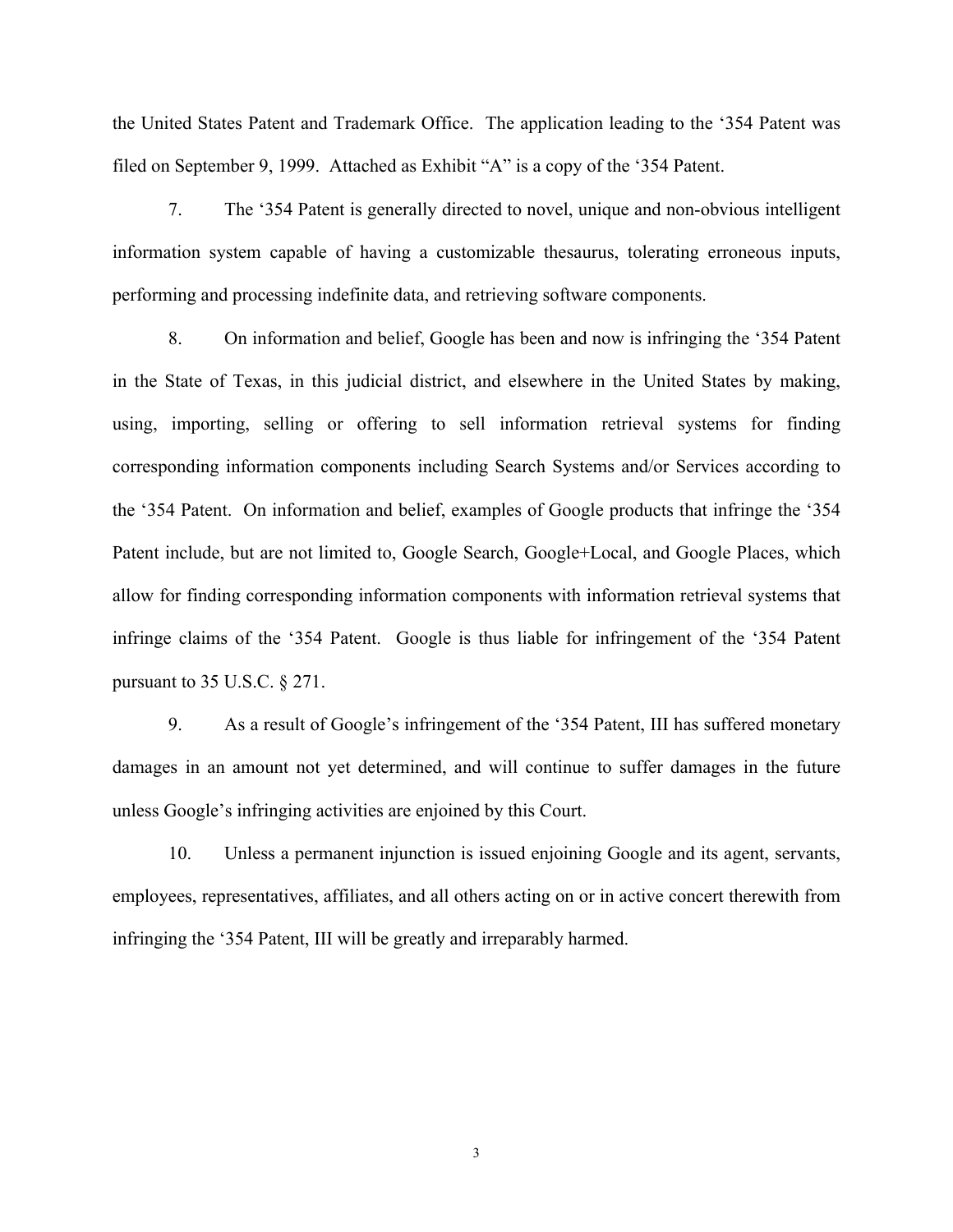#### **PRAYER FOR RELIEF**

WHEREFORE, III respectfully requests that this Court enter:

A. A judgment in favor of III that Google has infringed the '354 Patent and that such infringement was willful;

B. A permanent injunction enjoining Google and its officers, directors, agents, servants, affiliates, employees, divisions, branches, subsidiaries, parents, and all others acting in active concert therewith from infringing the '354 Patent;

C. A judgment and order requiring Google to pay III its damages, costs, expenses, and prejudgment and post-judgment interest for Google infringement of the '354 Patent as provided under 35 U.S.C. § 284;

D. An award to III for enhanced damages resulting from the knowing, deliberate, and willful nature of Google's prohibited conduct with notice being made at least as early as the date of the filing of this Complaint, as provided under 35 U.S.C. § 284;

E. A judgment and order finding that this is an exceptional case within the meaning of 35 U.S.C. § 285 and awarding to III its reasonable attorneys' fees; and

F. Any and all other relief to which III may show itself to be entitled.

#### **DEMAND FOR JURY TRIAL**

III, under Rule 38 of the Federal Rules of Civil Procedure, requests a trial by jury of any issues so triable by right.